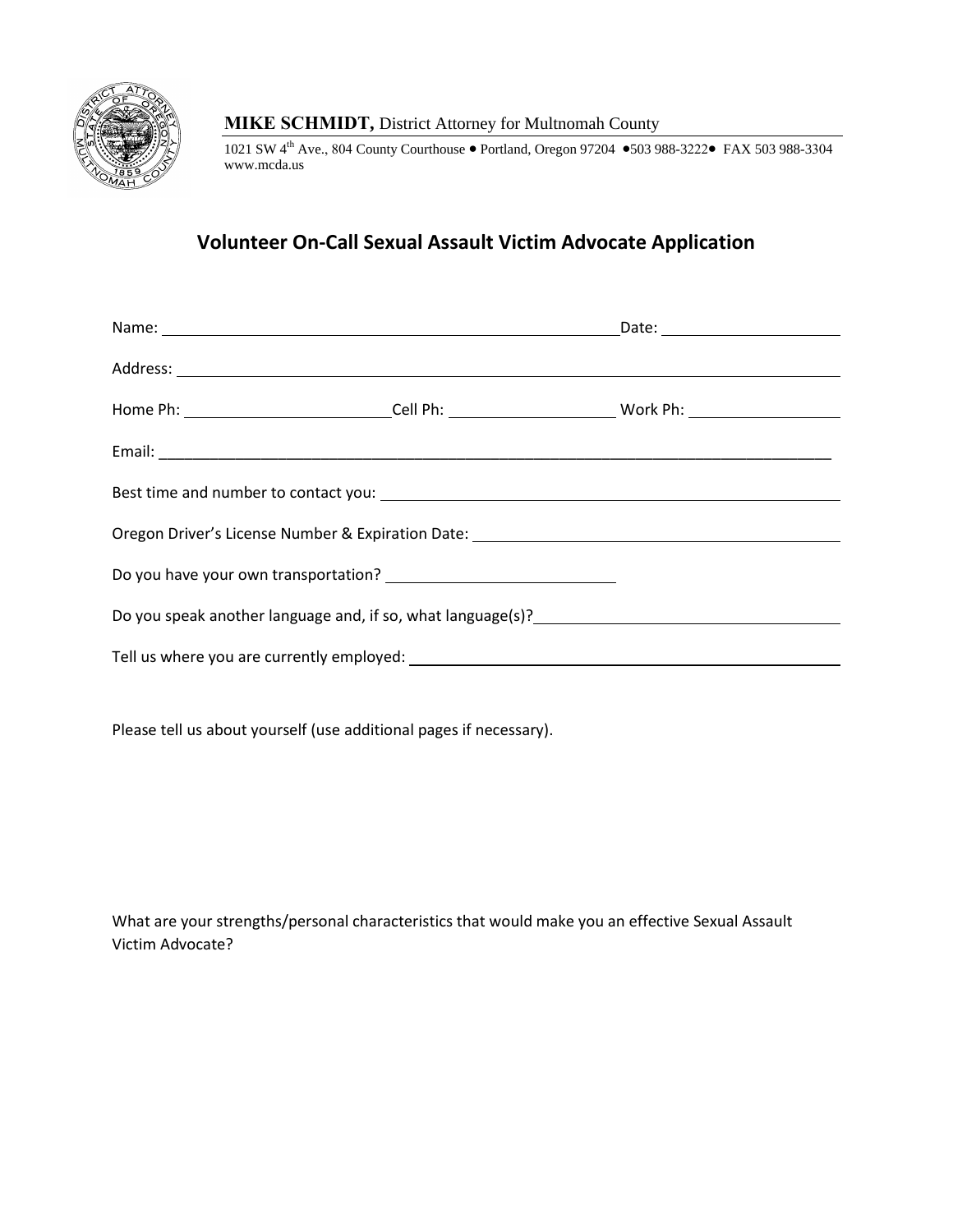Please describe any experience/training you have had that relates to advocacy/crisis intervention and when/where/how it was acquired (use additional pages if necessary).

Why do you want to be a Sexual Assault Victim Advocate?

What other service organizations have you been involved with?

How will you handle information or procedures that make you uncomfortable or that you disagree with? (i.e. police officer you feel is asking inappropriate questions or protocol that you disagree with)

Describe your experience working with diverse groups.

Describe any experience you have had working with law enforcement.

Have you ever had any involvement with police? For example: have you been arrested, detained or convicted? If yes, please explain.Have you been a victim of a crime? Please explain.